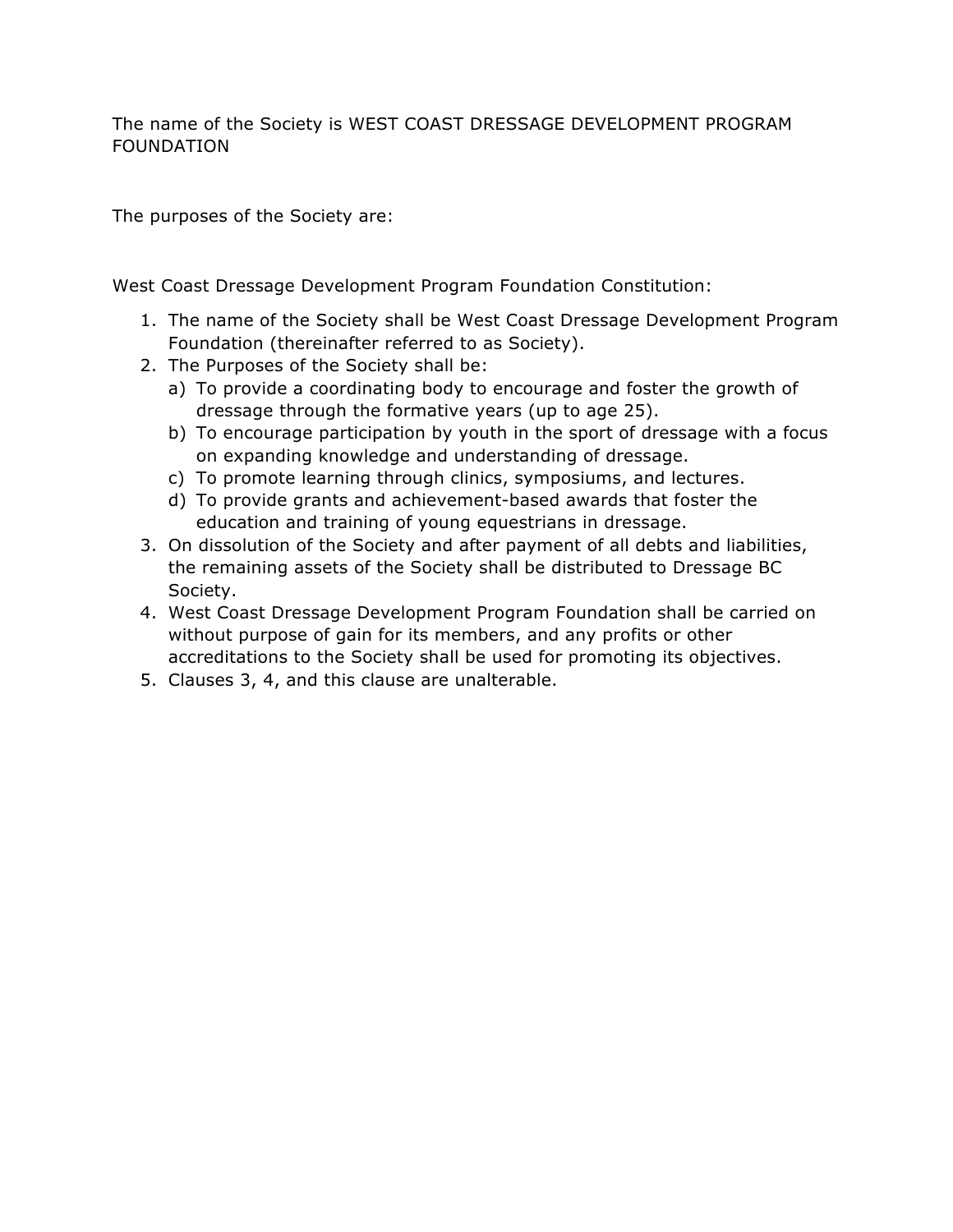# **WEST COAST DRESSAGE DEVELOPMENT PROGRAM FOUNDATION BYLAWS**

### **Part 1 – Definitions and Interpretation**

# **Definitions**

**1.1** In these Bylaws:

**"Act"** means the *Societies Act* of British Columbia as amended from time to time;

**"Board"** means the directors of the Society;

**"Bylaws"** means these Bylaws as altered from time to time.

"**Society**" means West Coast Dressage Development Program Foundation

# **Definitions in Act apply**

**1.2** The definitions in the Act apply to these Bylaws.

# **Conflict with Act or regulations**

**1.3** If there is a conflict between these Bylaws and the Act or the regulations under the Act, the Act or the regulations, as the case may be, prevail.

# **Part 2 – Members**

# **Application for membership**

**2.1** A person may apply to the Board for membership in the Society, and the person becomes a member on the Board's acceptance of the application.

# **Membership Categories**

**2.2** a) There are two categories of members: Senior and Junior Members.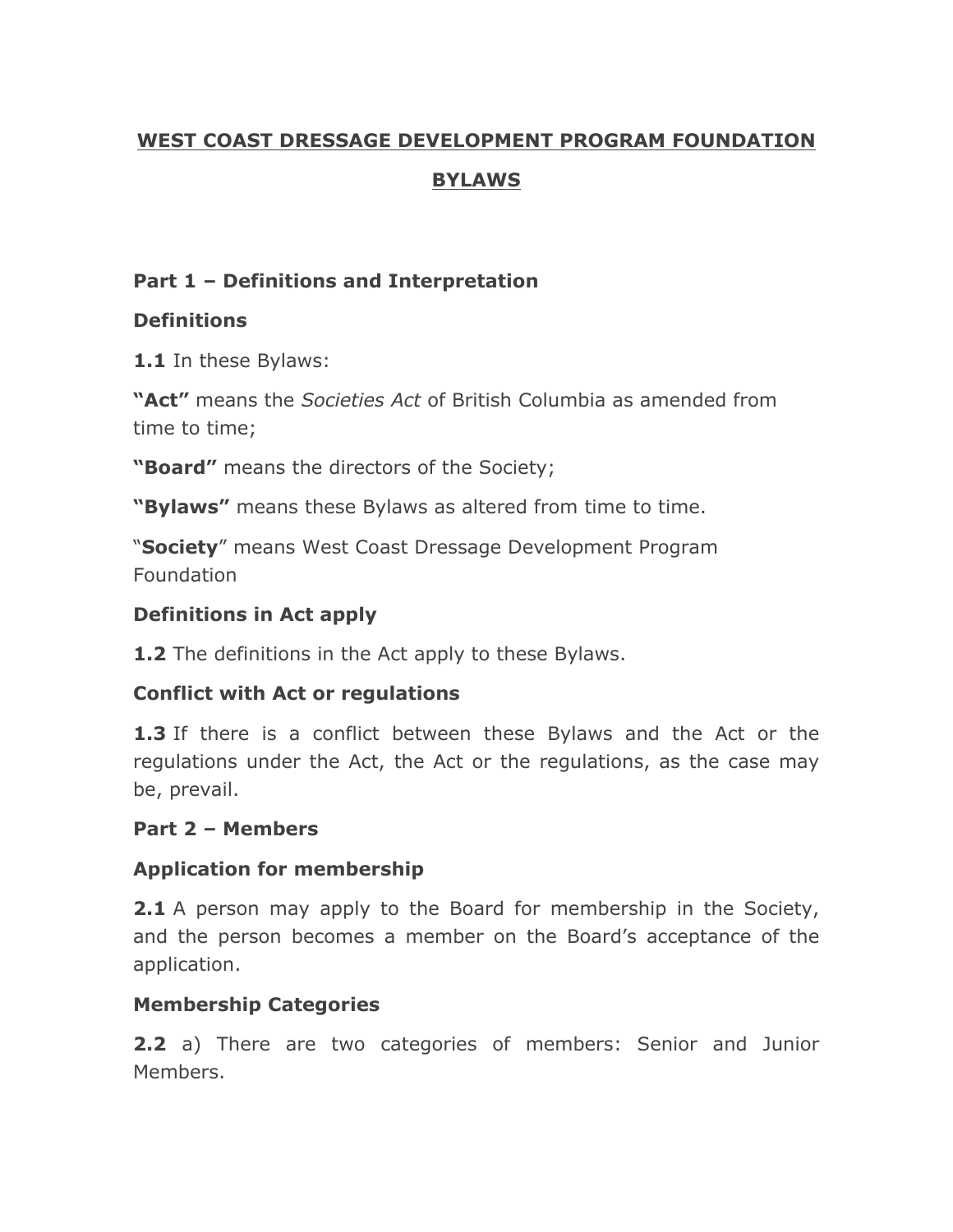b) A Senior Member is a person who is 16 years of age or older on January 1st.

c) A Junior Member is a person who is fewer than 16 years of age on January 1st.

d) Senior and Junior Members have the right to notice of and to attend general meetings. Senior Members in good standing have the right to speak and vote at general meetings.

e) Only Senior Members who are 18 years of age or older may act as directors of the Society.

#### **Duties of members**

**2.3** Every member must uphold the constitution of the Society and must comply with these Bylaws.

#### **Amount of membership dues**

**2.4** The amount of the annual membership dues, if any, must be determined by the Board.

### **Member not in good standing**

**2.5** A member is not in good standing if the member fails to pay the member's annual membership dues, if any, and the member is not in good standing for so long as those dues remain unpaid.

### **Member not in good standing may not vote**

**2.6** A voting member who is not in good standing

(a) may not vote at a general meeting, and

(b) is deemed not to be a voting member for the purpose of consenting to a resolution of the voting members.

### **Termination of membership if member not in good standing**

**2.7** A person's membership in the Society is terminated if the person is not in good standing for 6 consecutive months.

### **Part 3 – General Meetings of Members**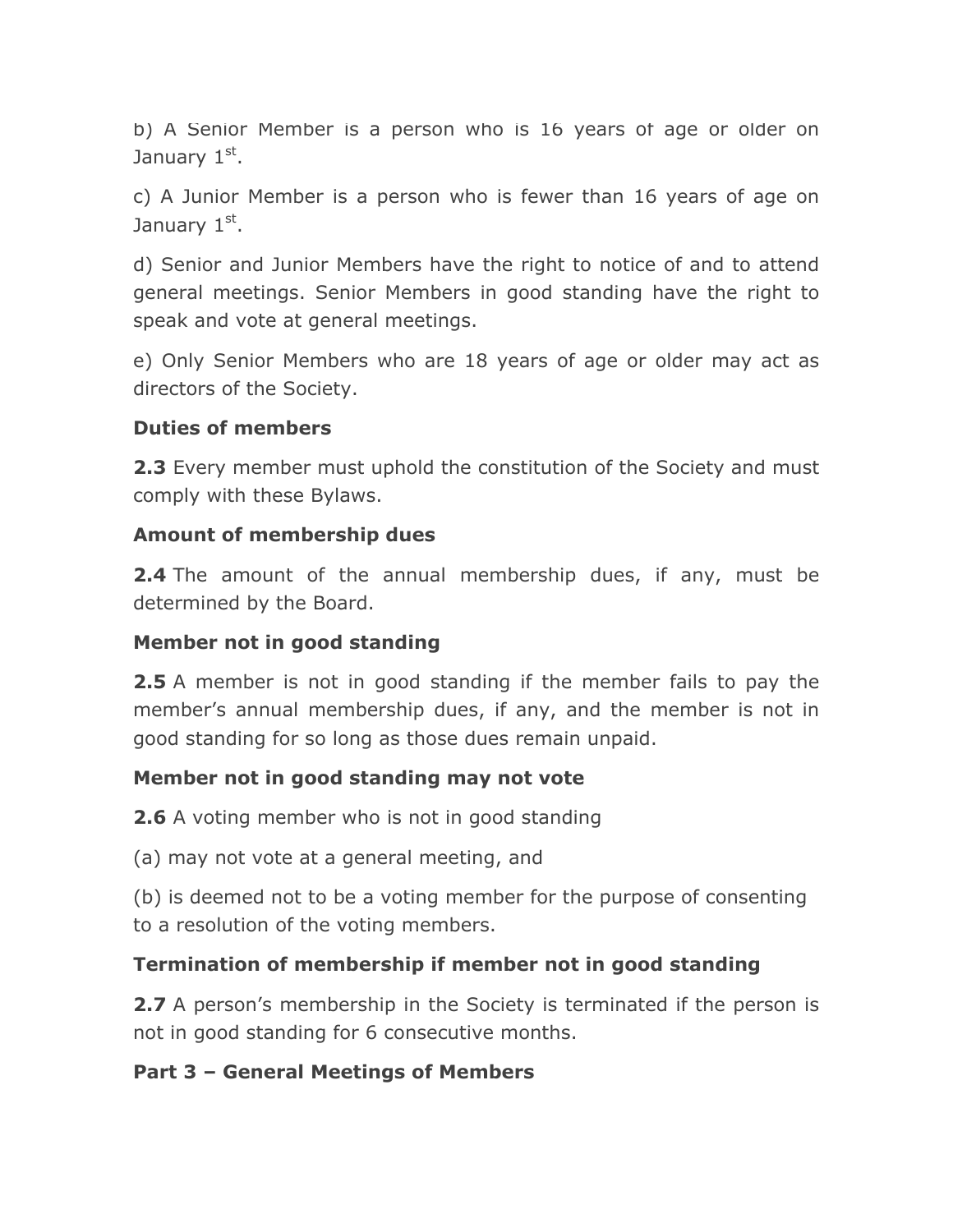### **Time and place of general meeting**

**3.1** A general meeting must be held at the time and place the Board determines.

### **Ordinary business at general meeting**

**3.2** At a general meeting, the following business is ordinary business:

(a) adoption of rules of order;

(b) consideration of any financial statements of the Society presented to the meeting;

(c) consideration of the reports, if any, of the directors or auditor;

(d) election or appointment of directors;

(e) appointment of an auditor, if any;

(f) business arising out of a report of the directors not requiring the passing of a special resolution.

### **Notice of special business**

**3.3** A notice of a general meeting must state the nature of any business, other than ordinary business, to be transacted at the meeting in sufficient detail to permit a member receiving the notice to form a reasoned judgment concerning that business.

### **Chair of general meeting**

**3.4** The following individual is entitled to preside as the chair of a general meeting:

(a) the individual, if any, appointed by the Board to preside as the chair;

(b) if the Board has not appointed an individual to preside as the chair or the individual appointed by the Board is unable to preside as the chair,

(i) the president,

(ii) the vice-president, if the president is unable to preside as the chair,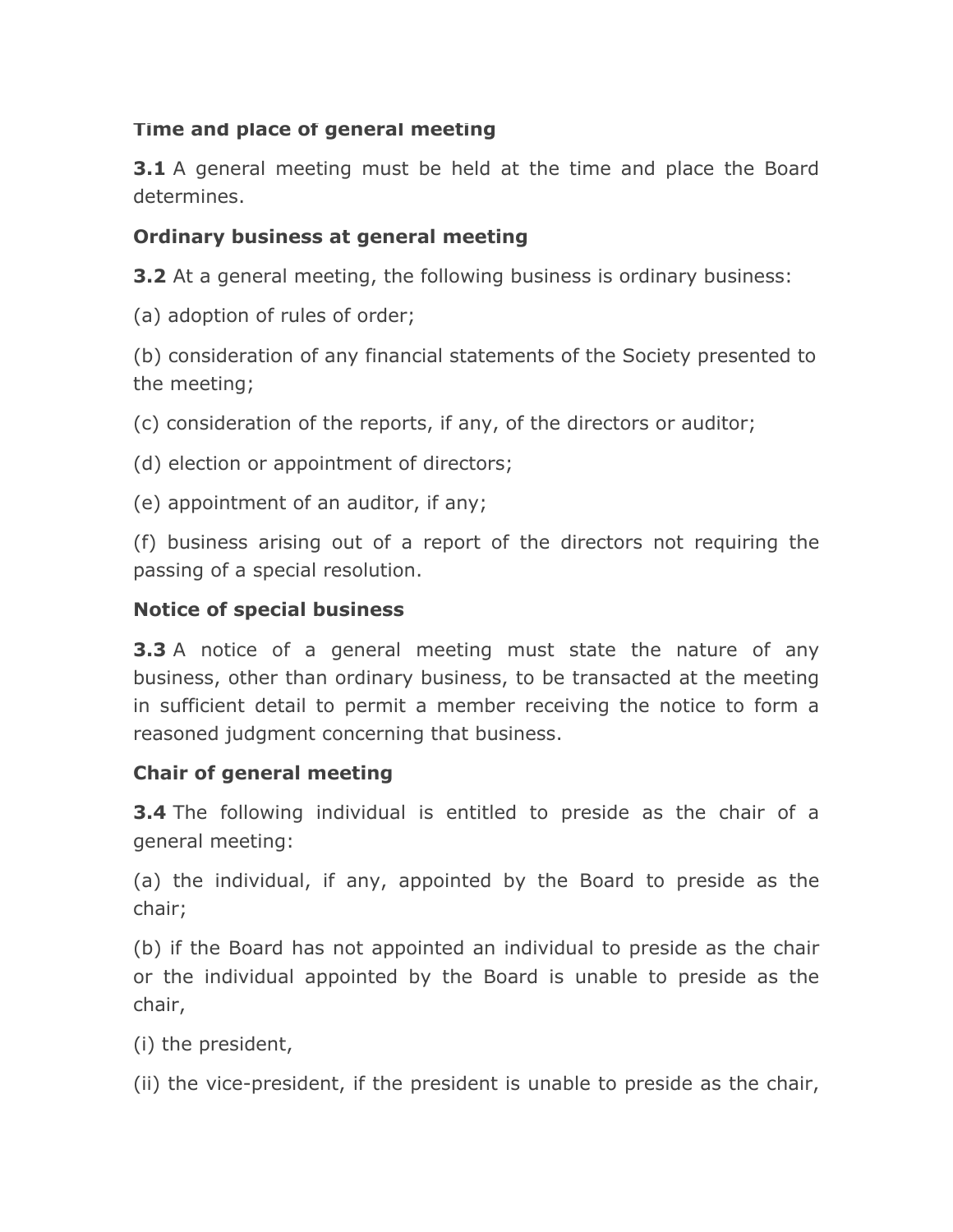(iii) one of the other directors present at the meeting, if both the president and vice-president are unable to preside as the chair.

### **Alternate chair of general meeting**

**3.5** If there is no individual entitled under these Bylaws who is able to preside as the chair of a general meeting within 15 minutes from the time set for holding the meeting, the voting members who are present must elect an individual present at the meeting to preside as the chair.

# **Quorum required**

**3.6** Business, other than the election of the chair of the meeting and the adjournment or termination of the meeting, must not be transacted at a general meeting unless a quorum of voting members is present.

# **Quorum for general meetings**

**3.7** The quorum for the transaction of business at a general meeting is 3 voting members.

### **Lack of quorum at commencement of meeting**

**3.8** If, within 30 minutes from the time set for holding a general meeting, a quorum of voting members is not present,

(a) in the case of a meeting convened on the requisition of members, the meeting is terminated, and

(b) in any other case, the meeting stands adjourned to the same day in the next week, at the same time and place, and if, at the continuation of the adjourned meeting, a quorum is not present within 30 minutes from the time set for holding the continuation of the adjourned meeting, the voting members who are present constitute a quorum for that meeting.

### **If quorum ceases to be present**

**3.9** If, at any time during a general meeting, there ceases to be a quorum of voting members present, business then in progress must be suspended until there is a quorum present or until the meeting is

or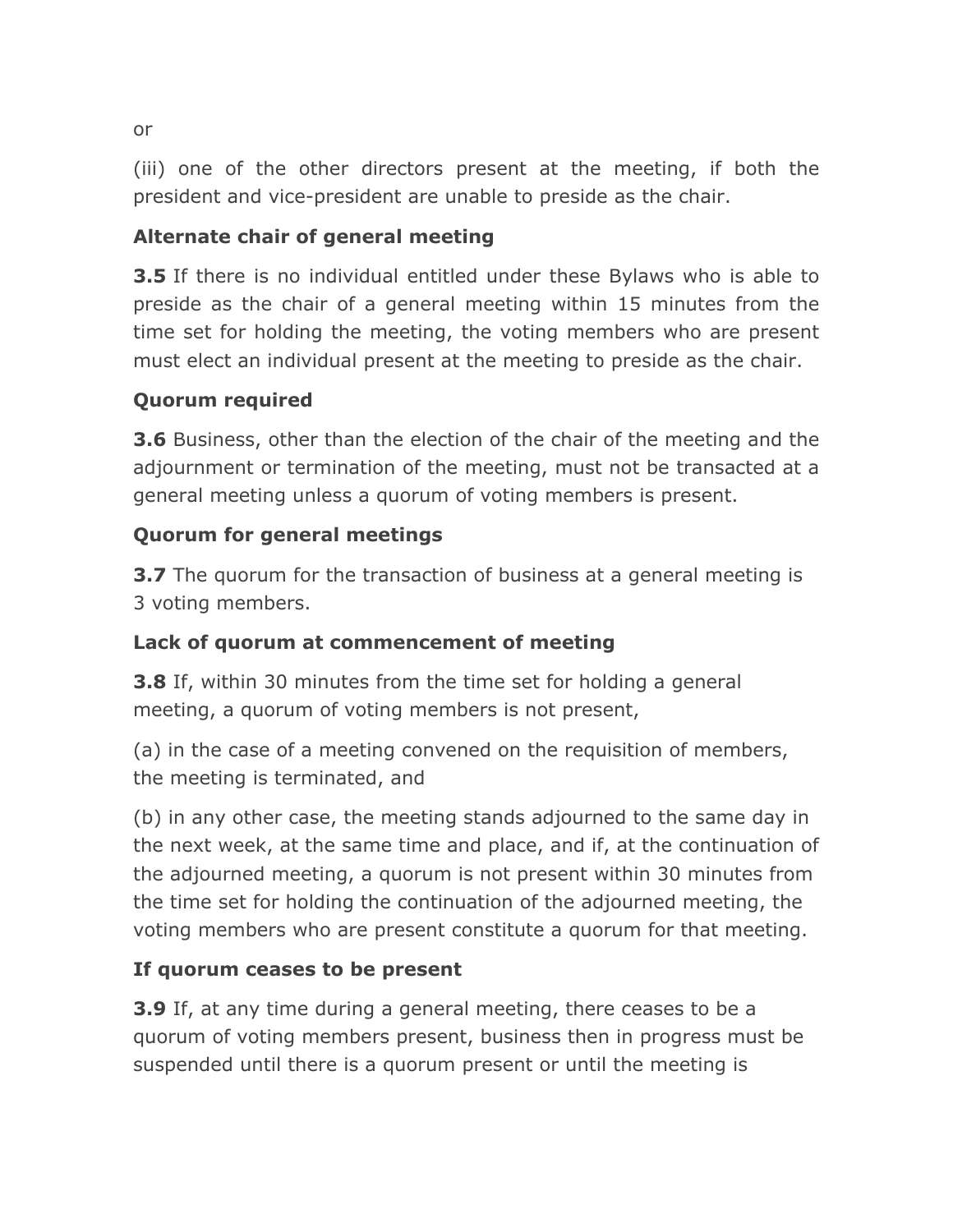adjourned or terminated.

# **Adjournments by chair**

**3.10** The chair of a general meeting may, or, if so directed by the voting members at the meeting, must, adjourn the meeting from time to time and from place to place, but no business may be transacted at the continuation of the adjourned meeting other than business left unfinished at the adjourned meeting.

# **Notice of continuation of adjourned general meeting**

**3.11** It is not necessary to give notice of a continuation of an adjourned general meeting or of the business to be transacted at a continuation of an adjourned general meeting except that, when a general meeting is adjourned for 30 days or more, notice of the continuation of the adjourned meeting must be given.

# **Order of business at general meeting**

**3.12** The order of business at a general meeting is as follows:

- (a) elect an individual to chair the meeting, if necessary;
- (b) determine that there is a quorum;
- (c) approve the agenda;
- (d) approve the minutes from the last general meeting;
- (e) deal with unfinished business from the last general meeting;
- (f) if the meeting is an annual general meeting,

(i) receive the directors' report on the financial statements of the Society for the previous financial year, and the auditor's report, if any, on those statements,

(ii) receive any other reports of directors' activities and decisions since the previous annual general meeting,

- (iii) elect or appoint directors, and
- (iv) appoint an auditor, if any;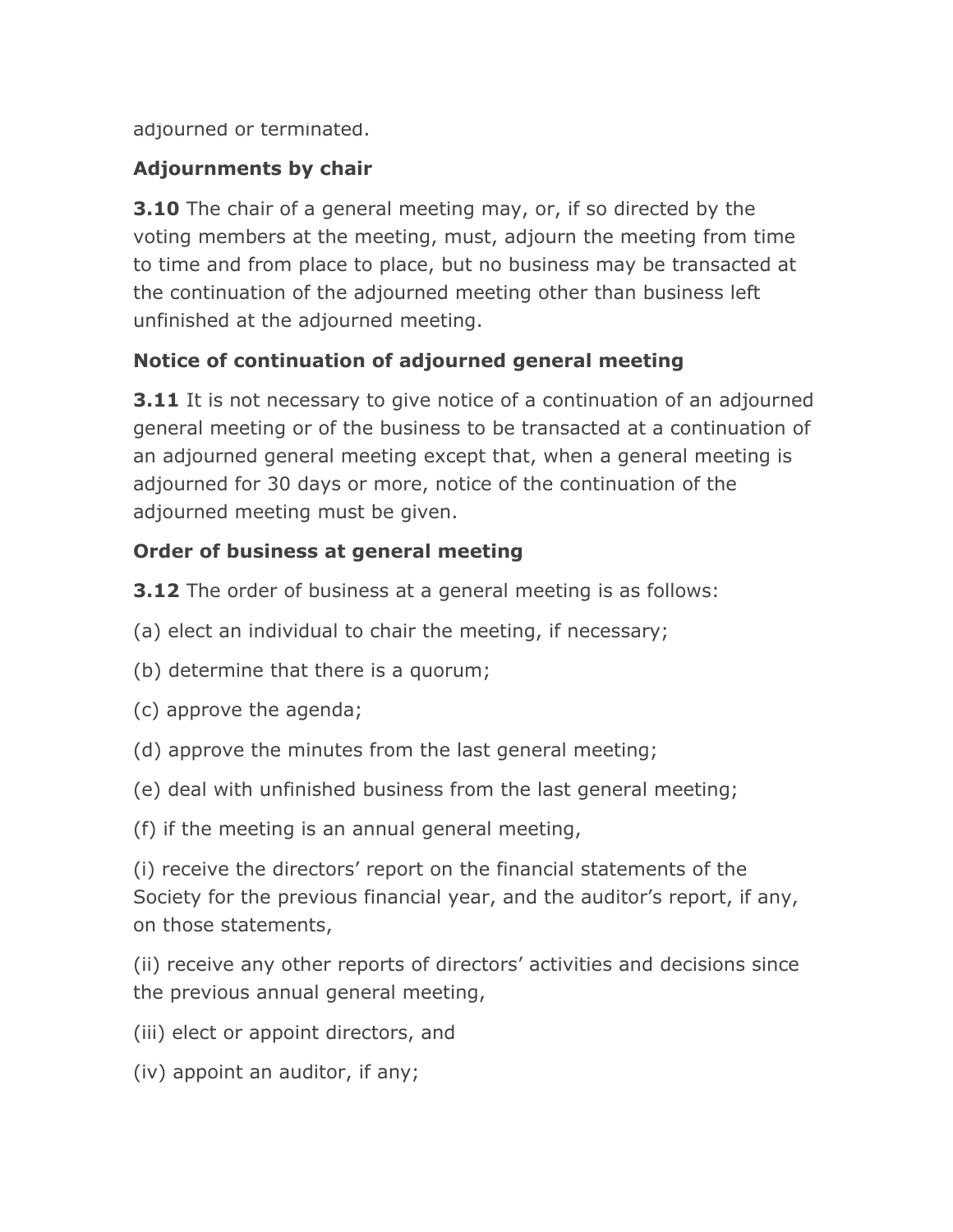(g) deal with new business, including any matters about which notice has been given to the members in the notice of meeting;

(h) terminate the meeting.

### **Methods of voting**

**3.13** At a general meeting, voting must be by a show of hands, an oral vote or another method that adequately discloses the intention of the voting members, except that if, before or after such a vote, 2 or more voting members request a secret ballot or a secret ballot is directed by the chair of the meeting, voting must be by a secret ballot.

#### **Announcement of result**

**3.14** The chair of a general meeting must announce the outcome of each vote and that outcome must be recorded in the minutes of the meeting.

#### **Proxy voting not permitted**

**3.15** Voting by proxy is not permitted.

### **Matters decided at general meeting by ordinary resolution**

**3.16** A matter to be decided at a general meeting must be decided by ordinary resolution unless the matter is required by the Act or these Bylaws to be decided by special resolution or by another resolution having a higher voting threshold than the threshold for an ordinary resolution.

#### **Part 4 – Directors**

### **Number of directors on Board**

**4.1** The Society must have no fewer than 3 and no more than 10 directors.

**4.2** The number of directors must be fixed by ordinary resolution at the annual general meeting.

### **Election or appointment of directors**

**4.3** At each annual general meeting, the voting members entitled to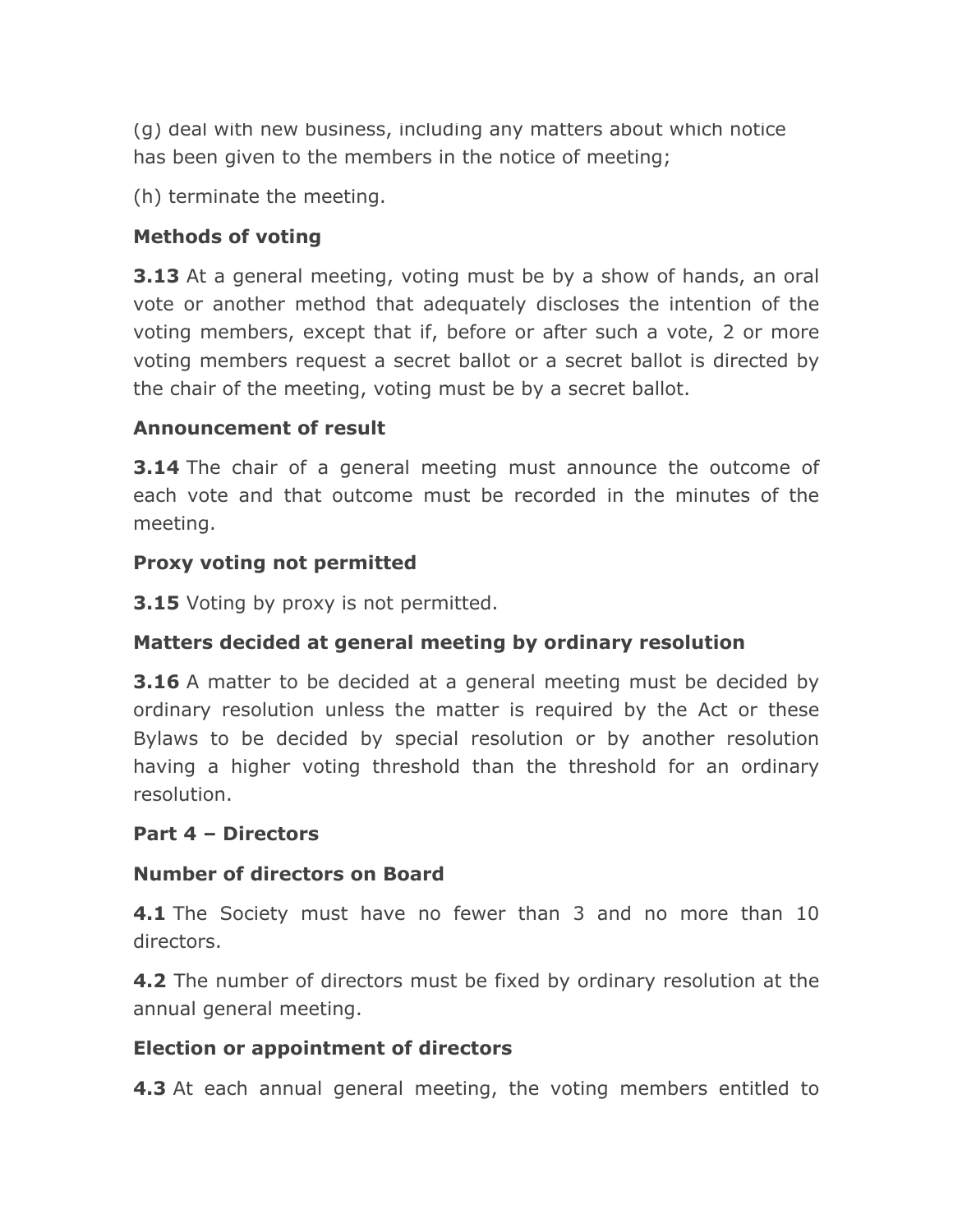vote for the election or appointment of directors must elect or appoint the Board.

#### **Ceasing to be a director**

**4.4** A director ceases to be a director on:

- a. at the annual general meeting, unless the director is re-elected;
- b. resignation in writing;
- c. ceasing to be a member in good standing;
- d. death; and

e. becoming unable to perform the duties of a director due to physical or mental disability.

### **Directors may fill casual vacancy on Board**

**4.5** The Board may, at any time, appoint a member as a director to fill a vacancy that arises on the Board as a result of the resignation, death or incapacity of a director during the director's term of office.

### **Term of appointment of director filling casual vacancy**

**4.6** A director appointed by the Board to fill a vacancy ceases to be a director at the end of the unexpired portion of the term of office of the individual whose departure from office created the vacancy.

### **Validity**

**4.7** No act or proceeding of the Board is invalid only by reason that there are fewer directors in office than the number required by bylaw 4.1.

#### **Conflict of Interest**

**4.8** A director must comply with the provisions of the Act with regard to disclosure and to conflicts of interest.

### **Indemnity**

**4.9** The Society must indemnify a director as permitted by the Act.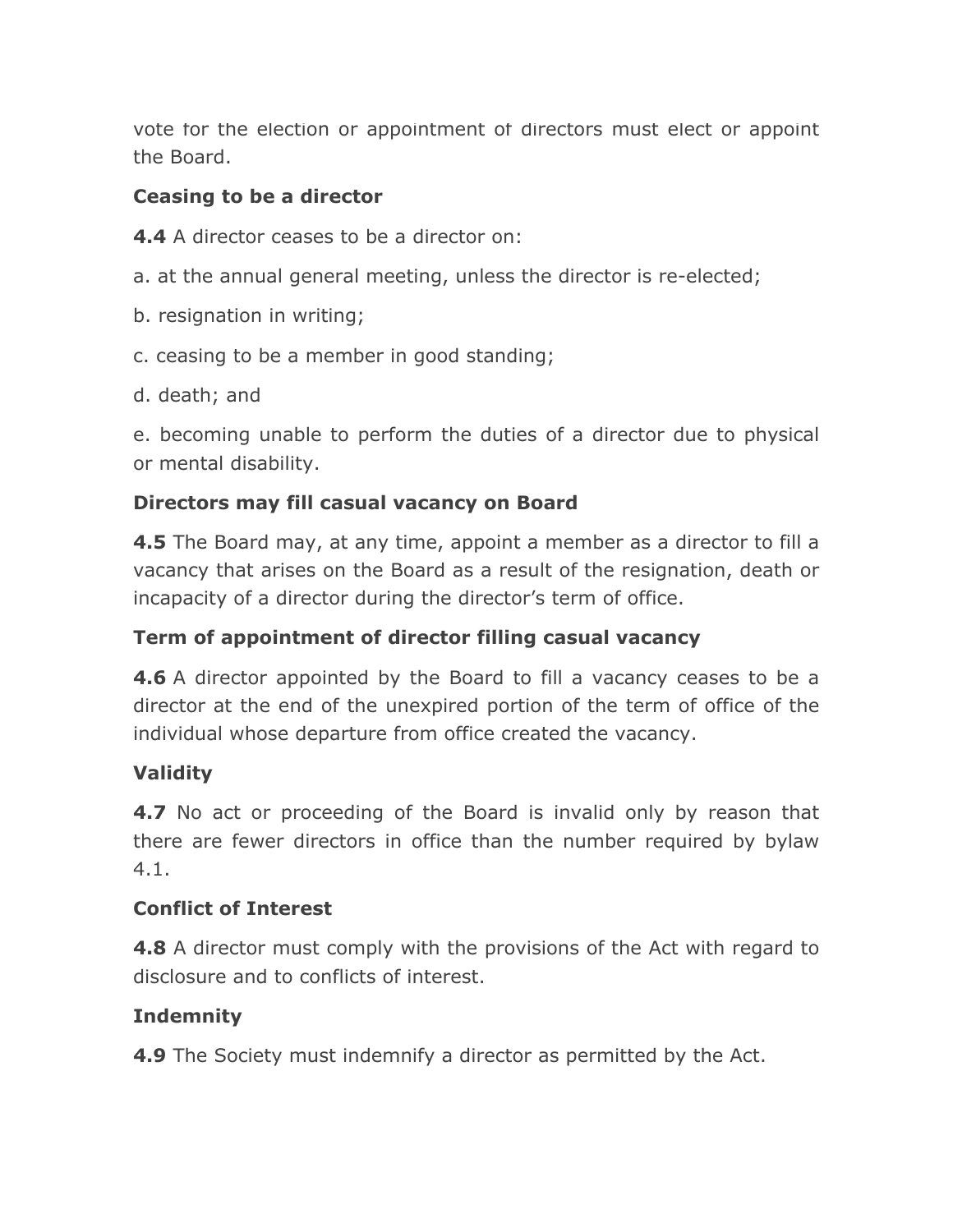### **Part 5 – Directors' Meetings**

### **Calling directors' meeting**

**5.1** A directors' meeting may be called by the president or by any 2 other directors.

### **Notice of directors' meeting**

**5.2** At least 2 days' notice of a directors' meeting must be given unless all the directors agree to a shorter notice period.

### **Proceedings valid despite omission to give notice**

**5.3** The accidental omission to give notice of a directors' meeting to a director, or the non-receipt of a notice by a director, does not invalidate proceedings at the meeting.

### **Conduct of directors' meetings**

**5.4** The directors may regulate their meetings and proceedings as they think fit.

#### **Quorum of directors**

**5.5** The quorum for the transaction of business at a directors' meeting is a majority of the directors.

### **Meetings by Telephone or Other Communications Medium**

**5.6** A director may participate in a meeting of the directors by telephone or by a communications medium other than telephone if all directors participating in the meeting, whether in person or by telephone or other communications medium, are able to communicate with each other and if all directors who wish to participate in the meeting agree to such participation. A director who participates in a meeting in a manner contemplated by this Article 5.6 is deemed for all purposes of the *Societies Act* and these Articles to be present at the meeting and to have agreed to participate in that manner.

### **Part 6 – Board Positions**

**Election or appointment to Board positions**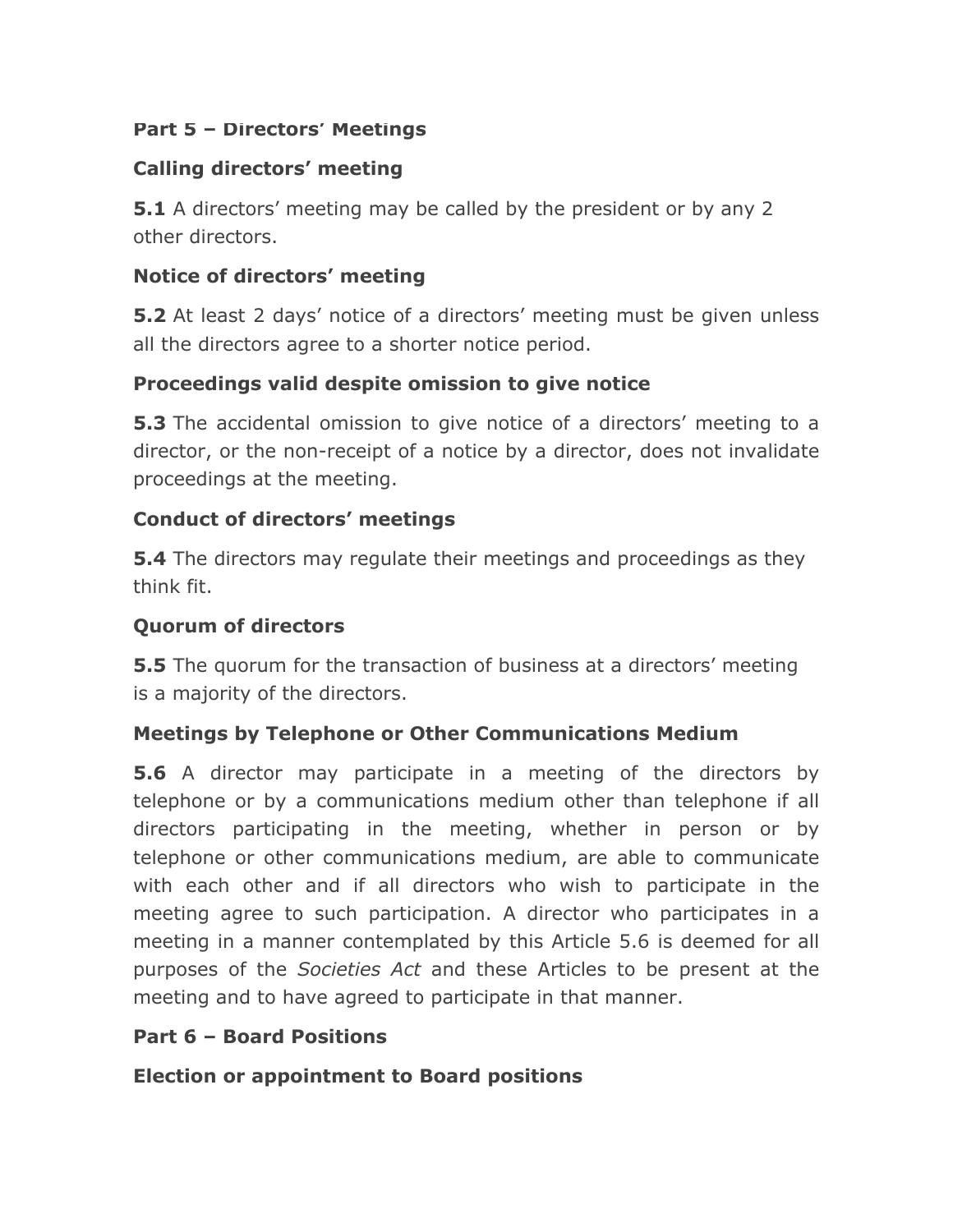**6.1** Directors must be elected or appointed to the following Board positions, and a director, other than the president, may hold more than one position:

- (a) president;
- (b) vice-president;
- (c) secretary;
- (d) treasurer.

#### **Directors at large**

**6.2** Directors who are elected or appointed to positions on the Board in addition to the positions described in these Bylaws are elected or appointed as directors at large.

#### **Ceasing to be an officer**

**6.3** An officer ceases to be an officer on:

- a. resignation in writing;
- b. ceasing to be a director pursuant to bylaw 4.4; or
- c. being dismissed by resolution of the Board.

#### **Role of president**

**6.4** The president is the chair of the Board and is responsible for supervising the other directors in the execution of their duties.

#### **Role of vice-president**

**6.5** The vice-president is the vice-chair of the Board and is responsible for carrying out the duties of the president if the president is unable to act.

#### **Role of secretary**

**6.6** The secretary is responsible for doing, or making the necessary arrangements for, the following:

(a) issuing notices of general meetings and directors' meetings;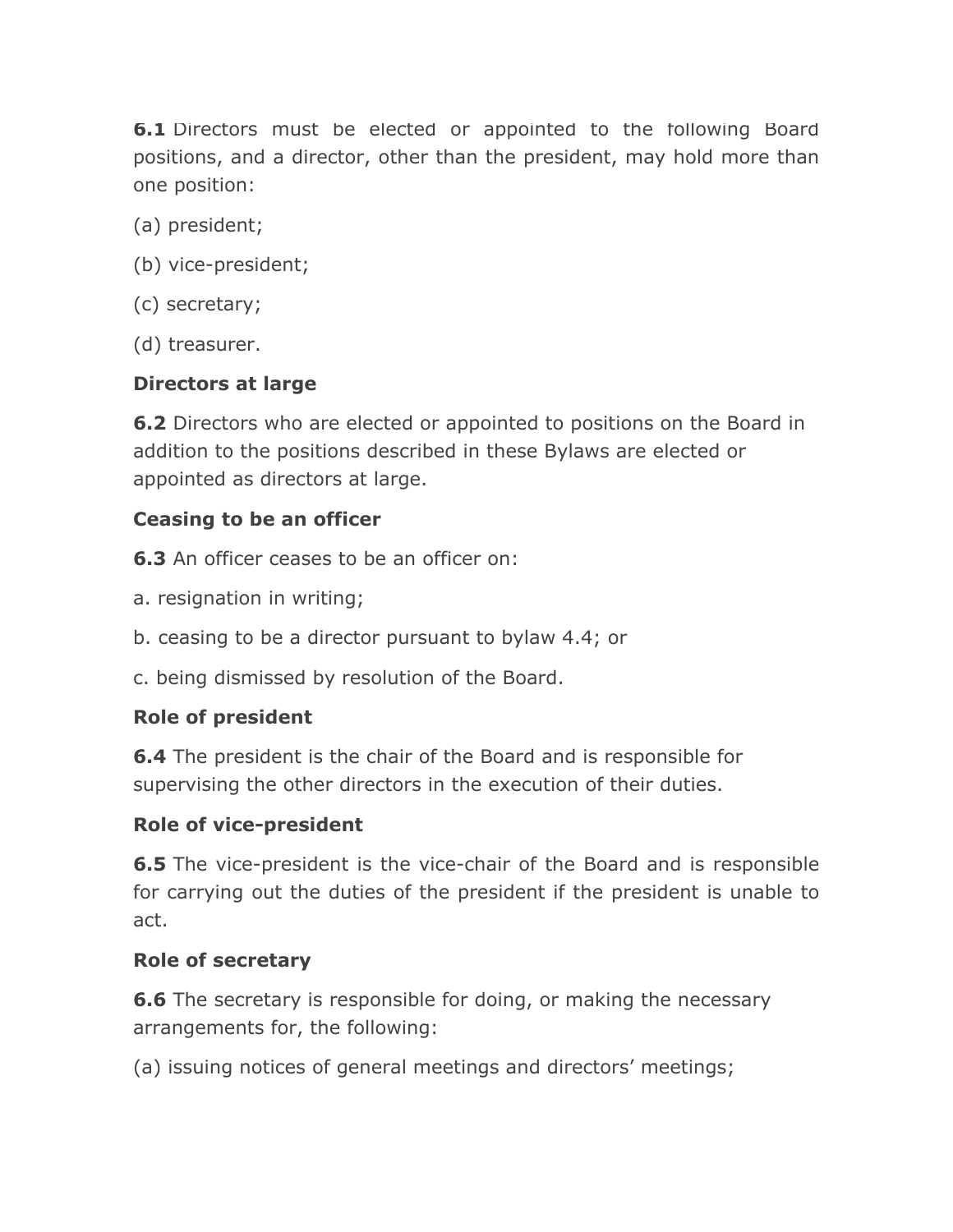(b) taking minutes of general meetings and directors' meetings;

(c) keeping the records of the Society in accordance with the Act;

(d) conducting the correspondence of the Board;

(e) filing the annual report of the Society and making any other filings with the registrar under the Act.

#### **Absence of secretary from meeting**

**6.7** In the absence of the secretary from a meeting, the Board must appoint another individual to act as secretary at the meeting.

#### **Role of treasurer**

**6.8** The treasurer is responsible for doing, or making the necessary arrangements for, the following:

(a) receiving and banking monies collected from the members or other sources;

(b) keeping accounting records in respect of the Society's financial transactions;

(c) preparing the Society's financial statements;

(d) making the Society's filings respecting taxes.

### **Part 7 – Remuneration of Directors and Signing Authority**

#### **Remuneration of directors**

**7.1** These Bylaws do not permit the Society to pay to a director remuneration for being a director, but the Society may, subject to the Act, pay remuneration to a director for services provided by the director to the Society in another capacity.

### **Signing authority**

**7.2** A contract or other record to be signed by the Society must be signed on behalf of the Society

(a) by the president, together with one other director,